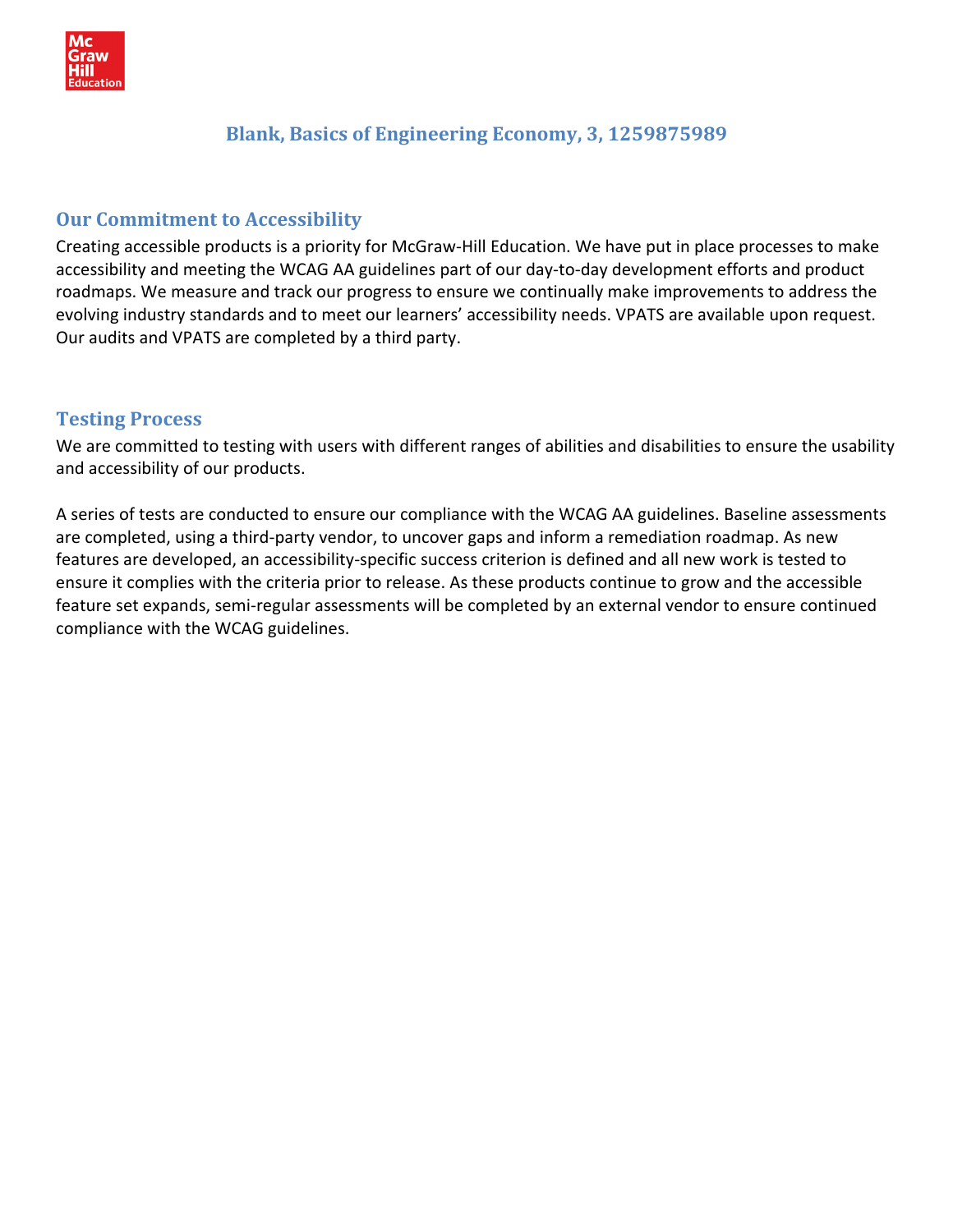

# **Connect Platform**

This report reflects the accessibility level of the content available within our Connect platform as it relates to specific *title.* 

### **Content**

Alternative Text Files: We provide electronic files for use by students with disabilities. In order to send a file, we require a written request from the disability services center of your school. Requests can be submitted via Access Text Network at [www.accesstext.org](http://www.accesstext.org/) or submitted directly to McGraw-Hill Education. To submit to McGraw-Hill, please email us at mhe-[permissions@mheducation.com](mailto:mhe-permissions@mheducation.com) or fax the request to 646-766-2019.

Many of our titles have alt descriptions of images available in a separate document provided to the DSS office. To request this file, please contact us at [accessibility@mheducation.com](mailto:accessibility@mheducation.com).

McGraw‐Hill Education is actively working on developing more accessible assessment experiences. While some of our interactive assessment questions are not yet accessible to users of assistive technology, we continue to make improvements with each platform release.

| <b>Content Feature</b>                                                                                                | <b>Definitions</b>                                                                                                                  | <b>Status &amp; Alternatives</b>                                                                                                                                                                                                                                                                                                                                                                                                                                                                                                                                                                                                                                                                                                                                                                                                                                        |
|-----------------------------------------------------------------------------------------------------------------------|-------------------------------------------------------------------------------------------------------------------------------------|-------------------------------------------------------------------------------------------------------------------------------------------------------------------------------------------------------------------------------------------------------------------------------------------------------------------------------------------------------------------------------------------------------------------------------------------------------------------------------------------------------------------------------------------------------------------------------------------------------------------------------------------------------------------------------------------------------------------------------------------------------------------------------------------------------------------------------------------------------------------------|
| eBook is operable without a<br>mouse (keyboard navigable)<br>and can be accessed using<br>alternative output devices. | Can the user navigate<br>through the eBook and<br>any link embedded<br>using keyboard<br>navigation and/or<br>assistive technology? | SmartBook 2.0, an update to our Smartbook product, provides a<br>more accessible student experience by including improved color<br>contrast, descriptions for images, increased keyboard<br>navigation, and enhanced screen reader support. Work is<br>ongoing to improve the user experience for all users. A VPAT is<br>available upon request.<br>Offered alongside SmartBook as a reading option for many of<br>our recent titles, our new eBook was built with accessibility in<br>mind. Vision-impaired users were recruited for testing sessions<br>for both laptop and mobile-app versions. A recent technical<br>audit shows that the majority of the reading experience is<br>accessible, but there are still limitations with highlighting and<br>with some multimedia content interactions. Continued<br>development is underway to increase accessibility. |
| eBook images have alternative<br>descriptions/alternative text                                                        | Are the alt descriptions<br>embedded in the<br>eBook? Can a screen<br>reader access the<br>images?                                  | Alt descriptions are embedded within the eBook. Students<br>using assistive technology may find it difficult to navigate to<br>some of the content, due to the constraints of the technologies<br>available. A file containing the alt descriptions can be supplied<br>upon request. To request, please contact us at<br>accessibility@mheducation.com                                                                                                                                                                                                                                                                                                                                                                                                                                                                                                                  |
| Videos are closed captioned<br>and/or transcripts are available                                                       | Are videos and the<br>transcripts able to be                                                                                        | Videos are not offered with this title.                                                                                                                                                                                                                                                                                                                                                                                                                                                                                                                                                                                                                                                                                                                                                                                                                                 |